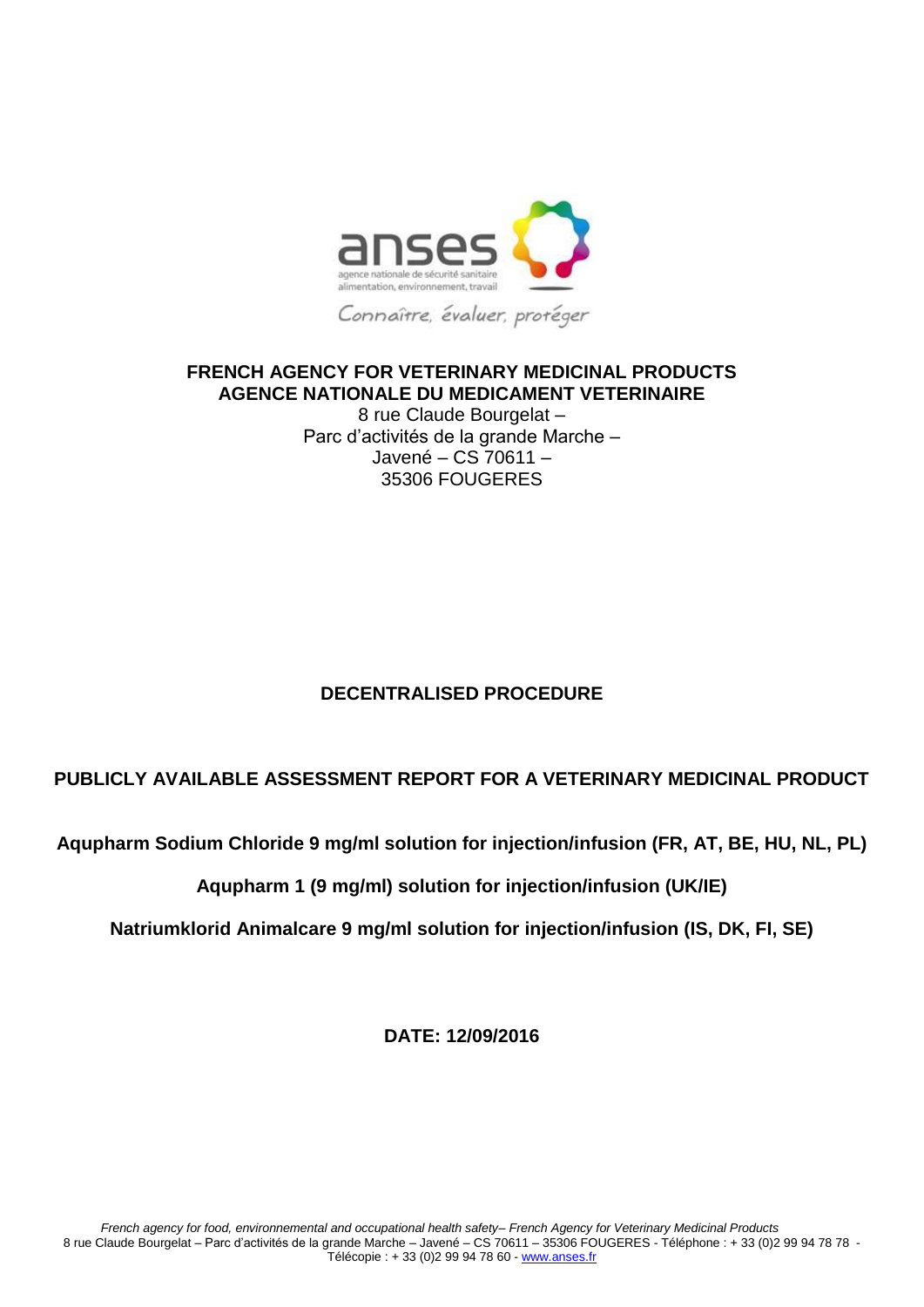# **MODULE 1**

#### **PRODUCT SUMMARY**

| <b>EU Procedure number</b>                | FR/V/0303/001/DC                                                                                                                   |  |  |
|-------------------------------------------|------------------------------------------------------------------------------------------------------------------------------------|--|--|
| Name, strength and<br>pharmaceutical form | Aqupharm Sodium Chloride 9 mg/ml solution for<br>injection/infusion                                                                |  |  |
| Applicant                                 | Animalcare Limited                                                                                                                 |  |  |
|                                           | 10 Great North Way                                                                                                                 |  |  |
|                                           | York                                                                                                                               |  |  |
|                                           | YO26 6RB                                                                                                                           |  |  |
|                                           | United of kingdom                                                                                                                  |  |  |
| Active substance(s)                       | Sodium Chloride                                                                                                                    |  |  |
| <b>ATC Vetcode</b>                        | QB05BB01                                                                                                                           |  |  |
| Target species                            | Cattle, horses, sheep, goats, pigs, dogs, cats<br>and rabbits.                                                                     |  |  |
| Indication for use                        | Correction of water: sodium imbalances.                                                                                            |  |  |
|                                           | Treatment of metabolic alkalosis.                                                                                                  |  |  |
|                                           | Rehydration in disease conditions which result<br>in excessive loss of water and sodium chloride,<br>and during and after surgery. |  |  |
|                                           | A vehicle solution for the administration of other<br>compatible drugs.                                                            |  |  |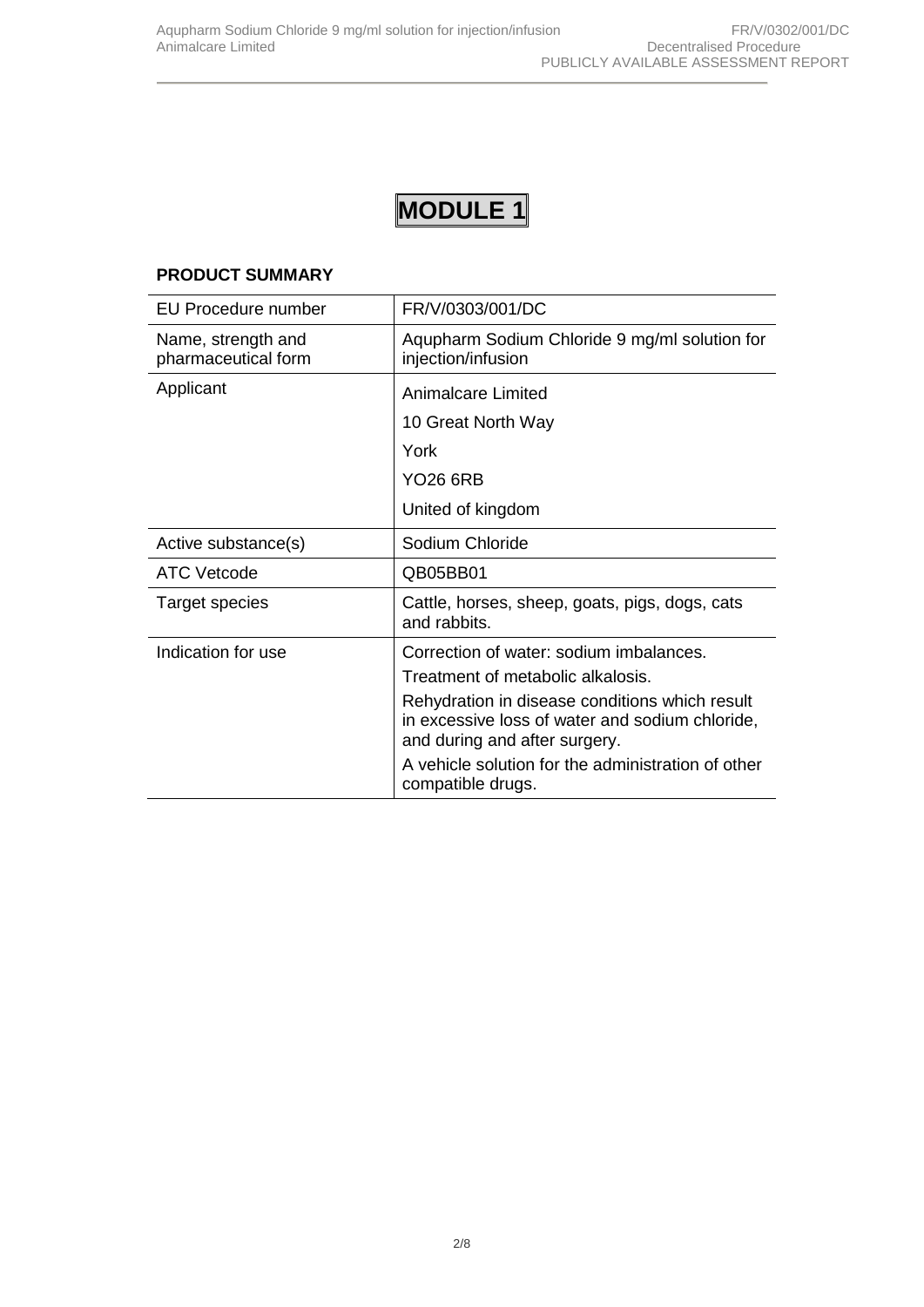## **MODULE 2**

The Summary of Product Characteristics (SPC) for this product is available on the website <http://www.anmv.anses.fr/>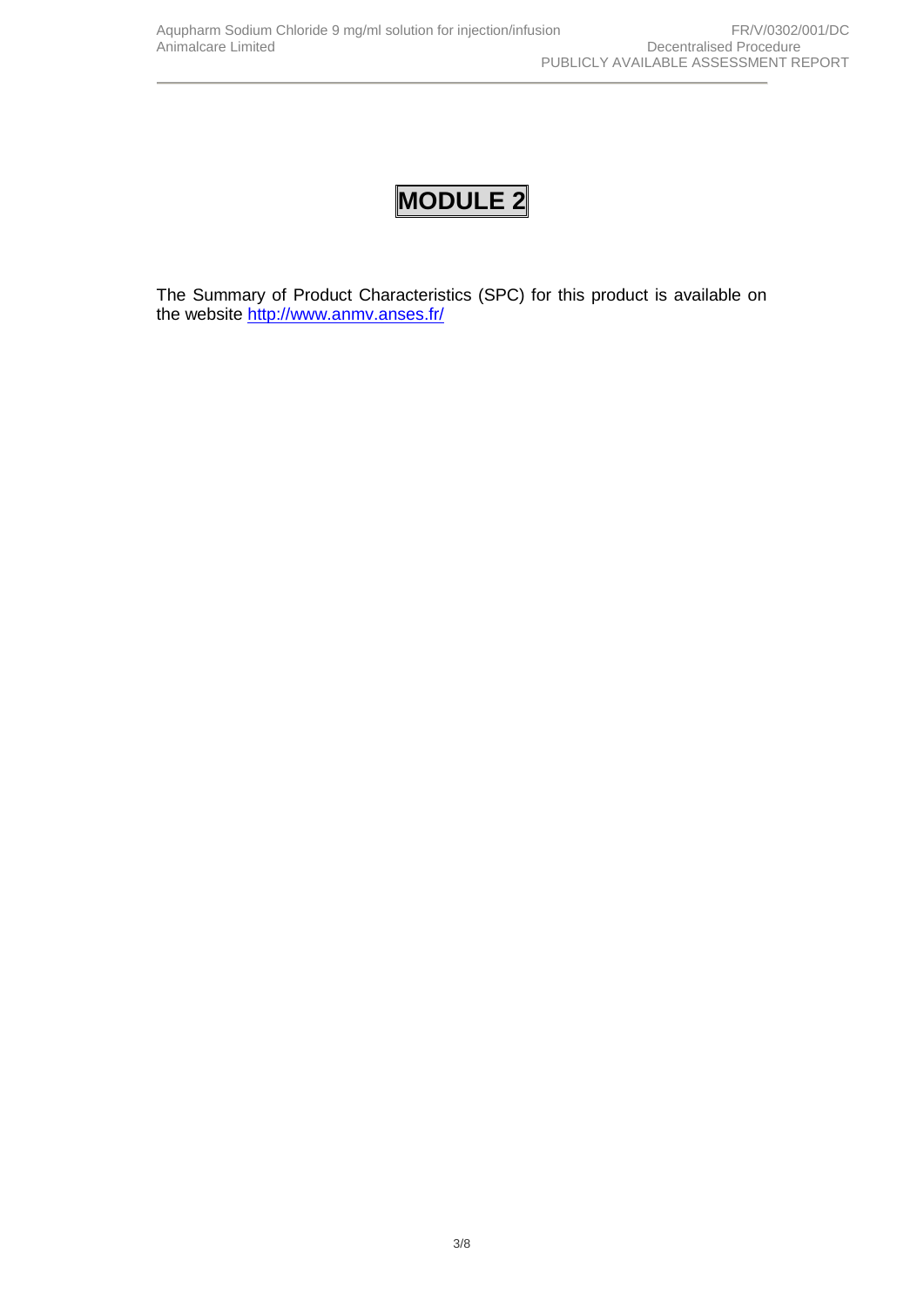## **MODULE 3**

## **PUBLIC ASSESSMENT REPORT**

| Legal basis of original<br>application | Application in accordance with Article 13 (1) of |  |  |
|----------------------------------------|--------------------------------------------------|--|--|
|                                        | Directive 2001/82/EC as amended.                 |  |  |

## **I. SCIENTIFIC OVERVIEW**

The product is produced and controlled using validated methods and tests, which ensure the consistency of the product released on the market.

It has been shown that the product can be safely used in the target species.

The product is safe for the user, the consumer of foodstuffs from treated animals and for the environment, when used as recommended. Suitable warnings and precautions are indicated in the SPC.

The efficacy of the product was demonstrated according to the claims made in the SPC.

The overall risk/benefit analysis is in favour of granting a marketing authorisation.

## **II. QUALITY ASPECTS**

## *A. Composition*

The product contains sodium chloride at a concentration of 9 mg/ml, and sodium hydroxide, hydrochloric acid and water for injection as excipients.

The packaging of the finished product is as described on the SPC. The particulars of the containers and controls performed are provided and conform to the regulation.

The product is an established pharmaceutical form and its development is adequately described in accordance with the relevant European guidelines.

#### (i)

## *B. Method of Preparation of the Product*

The product is manufactured fully in accordance with the principles of good manufacturing practice from a licensed manufacturing site*.*

Process validation data on the product have been presented in accordance with the relevant European guidelines.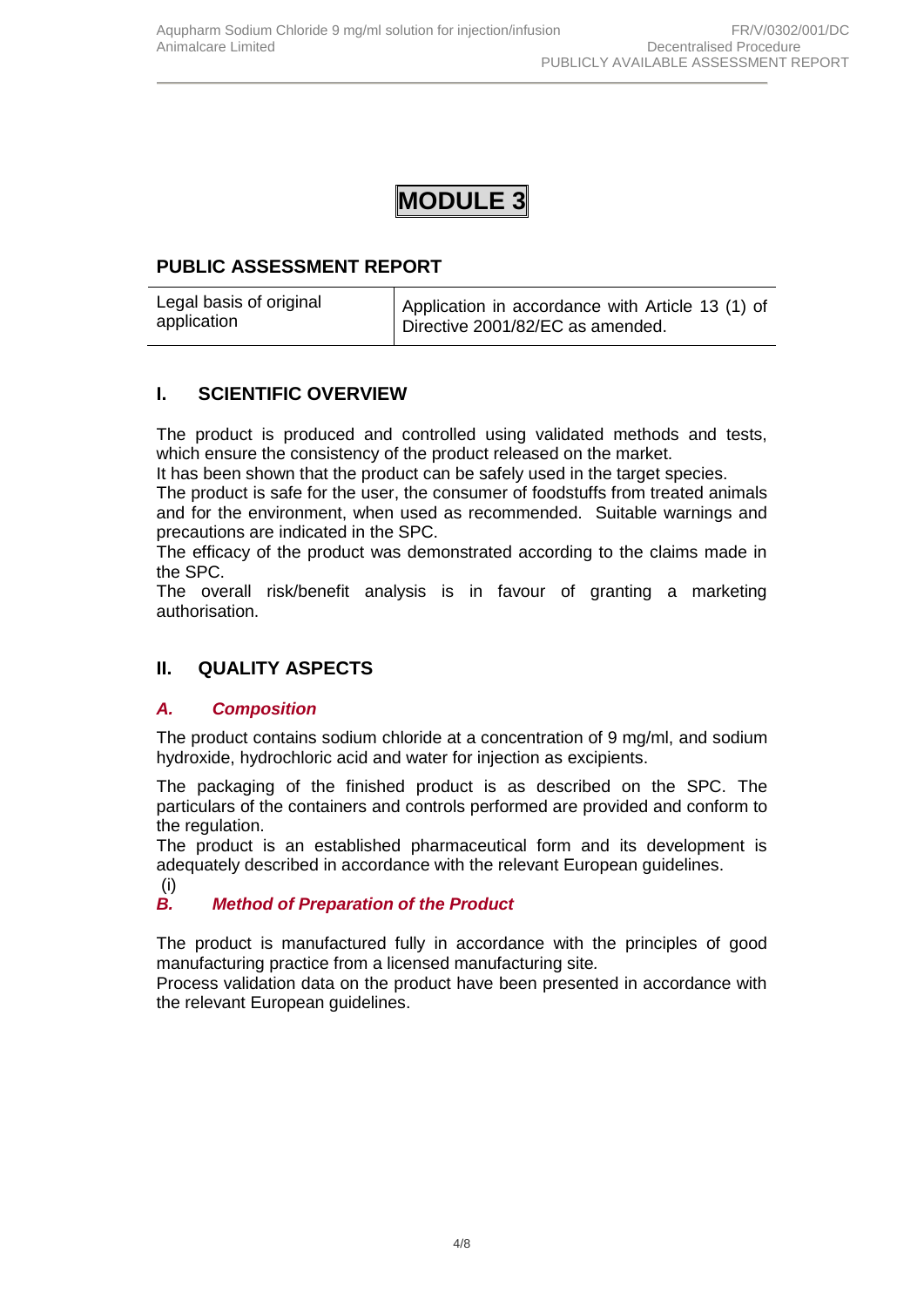## *C. Control of Starting Materials*

The active substance is sodium chloride, an established substance described in the European Pharmacopoeia. The active substance is manufactured in accordance with the principles of good manufacturing practice.

The active substance specification is considered adequate to control the quality of the material. Batch analytical data demonstrating compliance with this specification have been provided.

#### *D. Specific Measures concerning the Prevention of the Transmission of Animal Spongiform Encephalopathies*

There are no substances within the scope of the TSE Guideline present or used in the manufacture of this product*.*

### *E. Control on intermediate products*

The tests performed during production are described and the results of 3 consecutive runs, conforming to the specifications, are provided.

### *F. Control Tests on the Finished Product*

The finished product specification controls the relevant parameters for the pharmaceutical form. The tests in the specification, and their limits, have been justified and are considered appropriate to adequately control the quality of the product.

Satisfactory validation data for the analytical methods have been provided.

Batch analytical data from the proposed production site have been provided demonstrating compliance with the specification.

#### *G. Stability*

A re-test period for the active substance is set in the certificate of suitability issued by EDQM.

Stability data on the finished product have been provided in accordance with applicable European guidelines, demonstrating the stability of the product throughout its shelf life when stored under the approved conditions.

An in-use shelf-life as detailed on the SPC has been supported by appropriate data.

#### *H. Genetically Modified Organisms*

Not applicable.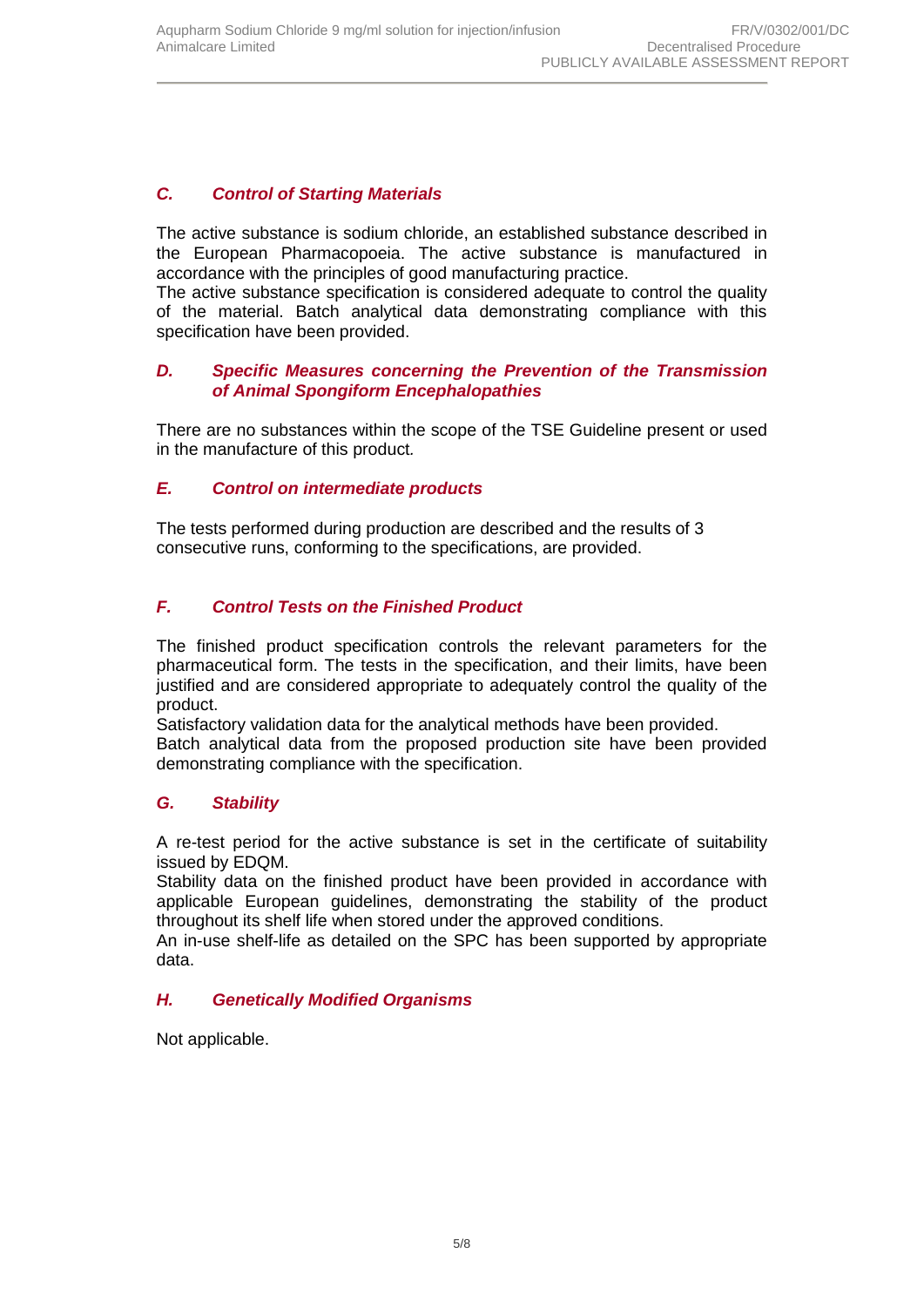## *J. Other Information*

Not applicable.

## **III. SAFETY AND RESIDUES ASSESSMENT (PHARMACO-TOXICOLOGICAL) (***for pharmaceuticals only)*

## *III.A Safety Testing*

#### *Pharmacological Studies*

As this is a generic application according to Article 13 (1), and bioequivalence with a reference product has been demonstrated, results of pharmacological tests are not required.

The pharmacological aspects of this product are identical to the reference product.

### *Toxicological Studies*

As this is a generic application according to Article 13 (1), and bioequivalence with a reference product has been demonstrated, results of toxicological tests are not required.

The toxicological aspects of this product are identical to the reference product.

#### *User Safety*

No user risk assessment has been submitted.The product is a simple aqueous physiological solution of sodium chloride, it is accepted that no user risk assessment is provided.

Warnings and precautions as listed on the product literature are adequate to ensure safety to users of the product.

#### *Ecotoxicity*

The applicant provided a first phase environmental risk assessment in compliance with the relevant guideline which showed that no further assessment is required.

Warnings and precautions as listed on the product literature are adequate to ensure safety to the environment when the product is used as directed.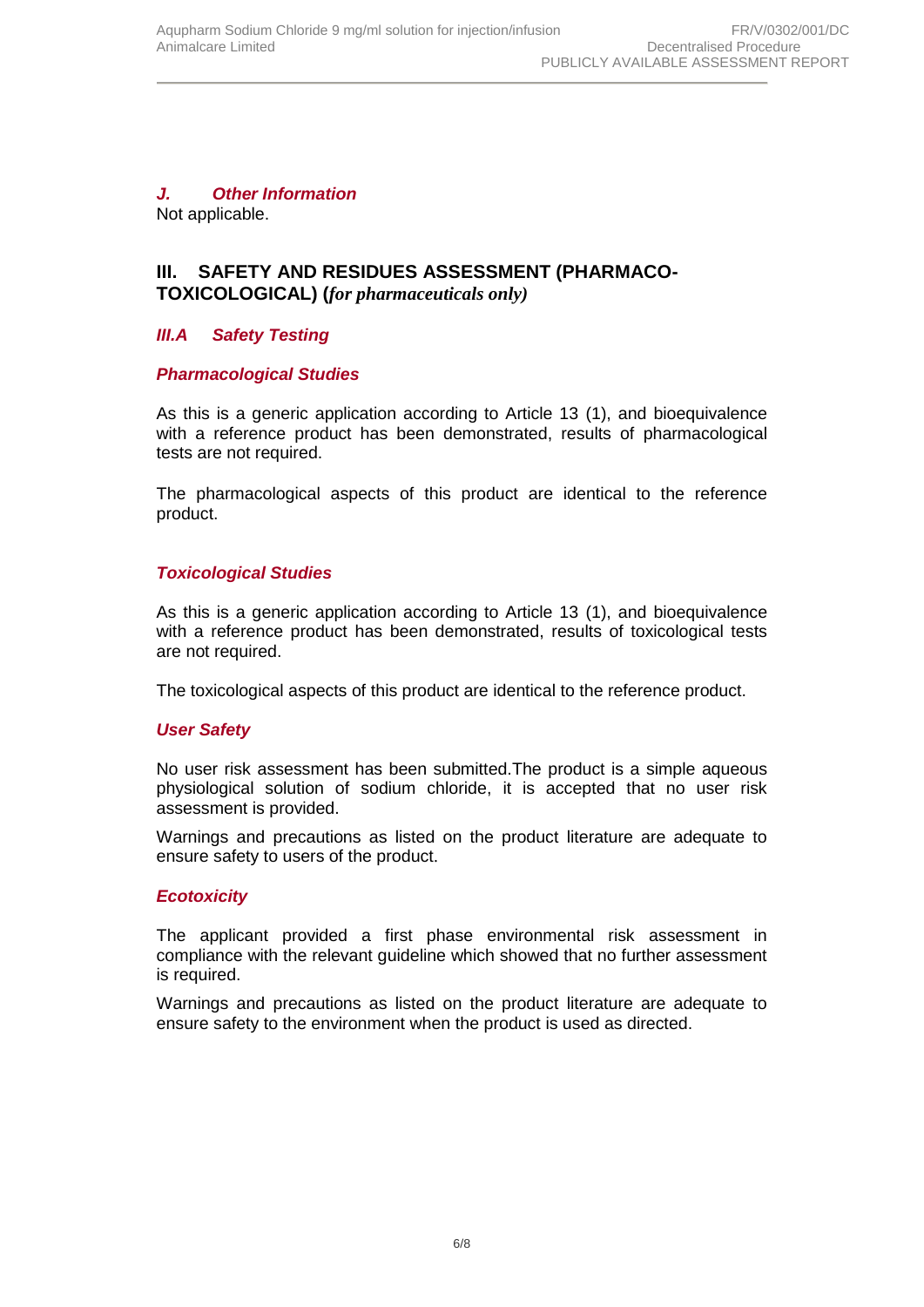## *III.B Residues documentation*

#### *Residue Studies*

No residue studies are provided because the application has been submitted in accordance with article 13 (1) of Directive 2001/82/EC and the bioequivalence with the reference product has been demonstrated.

#### *MRLs*

#### **a. active substances**

The active substance is included in table 1 of the MRL regulation 470/2009, as follows:

| <b>Marker residue</b> | Animal<br><b>Species</b>         | <b>MRL</b>         | <b>Target</b><br><b>Tissues</b> | <b>Therapeutic</b><br><b>Classification</b> | <b>Regulation</b>        |
|-----------------------|----------------------------------|--------------------|---------------------------------|---------------------------------------------|--------------------------|
| Not applicable        | All food<br>producing<br>species | No MRL<br>required | <b>Not</b><br>applicable        | No entry                                    | 37/2010 of<br>22.12.2009 |

#### **b. excipients**

The MRL status of excipients of the product is indicated in the following table.

| <b>Excipients</b>   | <b>MRL</b> status |
|---------------------|-------------------|
| Water for injection | Out of scope      |

#### *Withdrawal Periods*

Based on the data provided above a withdrawal period of 0 day for meat and offal in all target species and zero hours for milk are justified

## **IV. CLINICAL ASSESSMENT (EFFICACY)**

#### *IV.A Pre-Clinical Studies*

#### *Pharmacology*

As this is a generic application according to Article 13 (1), and bioequivalence with a reference product has been demonstrated, efficacy studies are not required. The efficacy claims for this product are equivalent to those of the reference product.